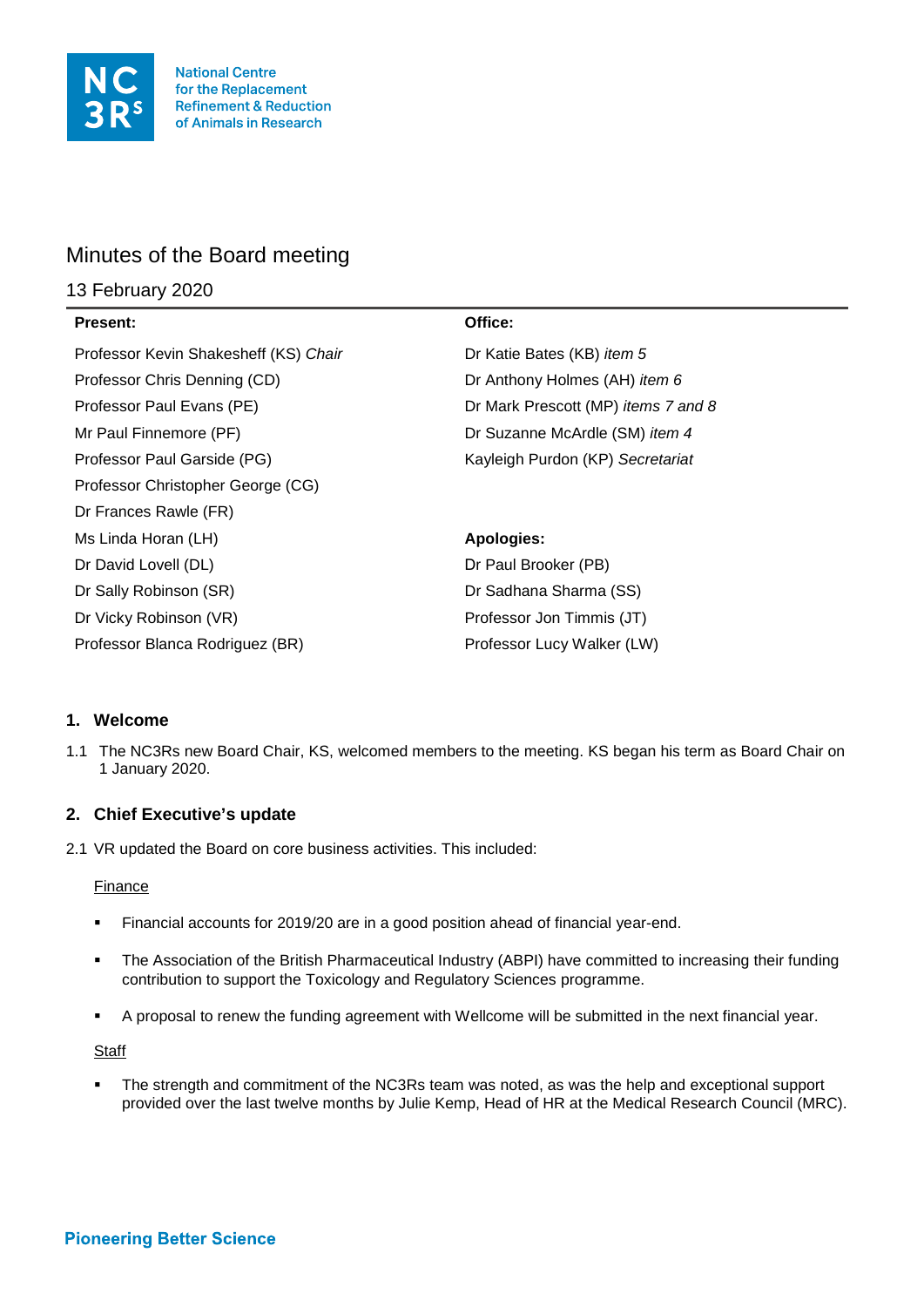#### Data subject access requests

The NC3Rs received a high volume of data subject access requests in recent months. The Data Protection team, led by Rosa Parker at MRC, provided valuable assistance in compiling the response to the requests, a resource intensive activity for both teams.

#### Pathways to impact

UK Research and Innovation (UKRI) recently announced the removal of the Pathways to Impact document as a compulsory component of funding applications. The Funding team are currently assessing the potential impact of this on the assessment of grant applications.

## **3. QQR and future plans**

- 3.1 VR summarised the key points of each section of the NC3Rs quinquennial review (QQR) to the Board.
- 3.2 Members of the Board were impressed with the team's self-critical approach and commented that the report was stellar. A closed session on the review of the NC3Rs was held, focusing on the NC3Rs future plans.

## **4. Review of the NC3Rs risk register and events policy**

- 4.1 The Board reviewed the NC3Rs risk register. Members noted the risks and existing control measures as appropriate.
- 4.2 The NC3Rs are operating in line with the UKRI's risk management policy. Going forward NC3Rs risks will be assessed against the UKRI risk evaluation matrix.
- 4.3 The Board reviewed and endorsed the attendance policy for NC3Rs events. Members noted the importance of providing a safe environment to allow free and frank discussion but that there may be occasion for the policy to be reviewed on a case-by-case basis with the Board.

### **5. Update on funding schemes**

5.1 KB provided the Board with an update on the 2019 and 2020 funding calls and Grant holder engagement activities.

#### Project grants

A total of five awards were made under the 2019 competition. One of the awards fell under the 2019 highlight notice.

105 formal outlines for the 2020 call were received. These will be shortlisted when the Grant Assessment Panel meets in March.

#### PhD studentships

69 full applications were received, of which 37 were shortlisted during the triage stage.

The Studentship Assessment Panel met in October to consider the shortlisted applications, recommending a total of 16 awards be made. Two awards were made jointly with the British Heart Foundation and a further two joint awards were made in collaboration with Unilever. One award fell under the remit of the 2019 highlight notice.

The 2020 competition will open in May.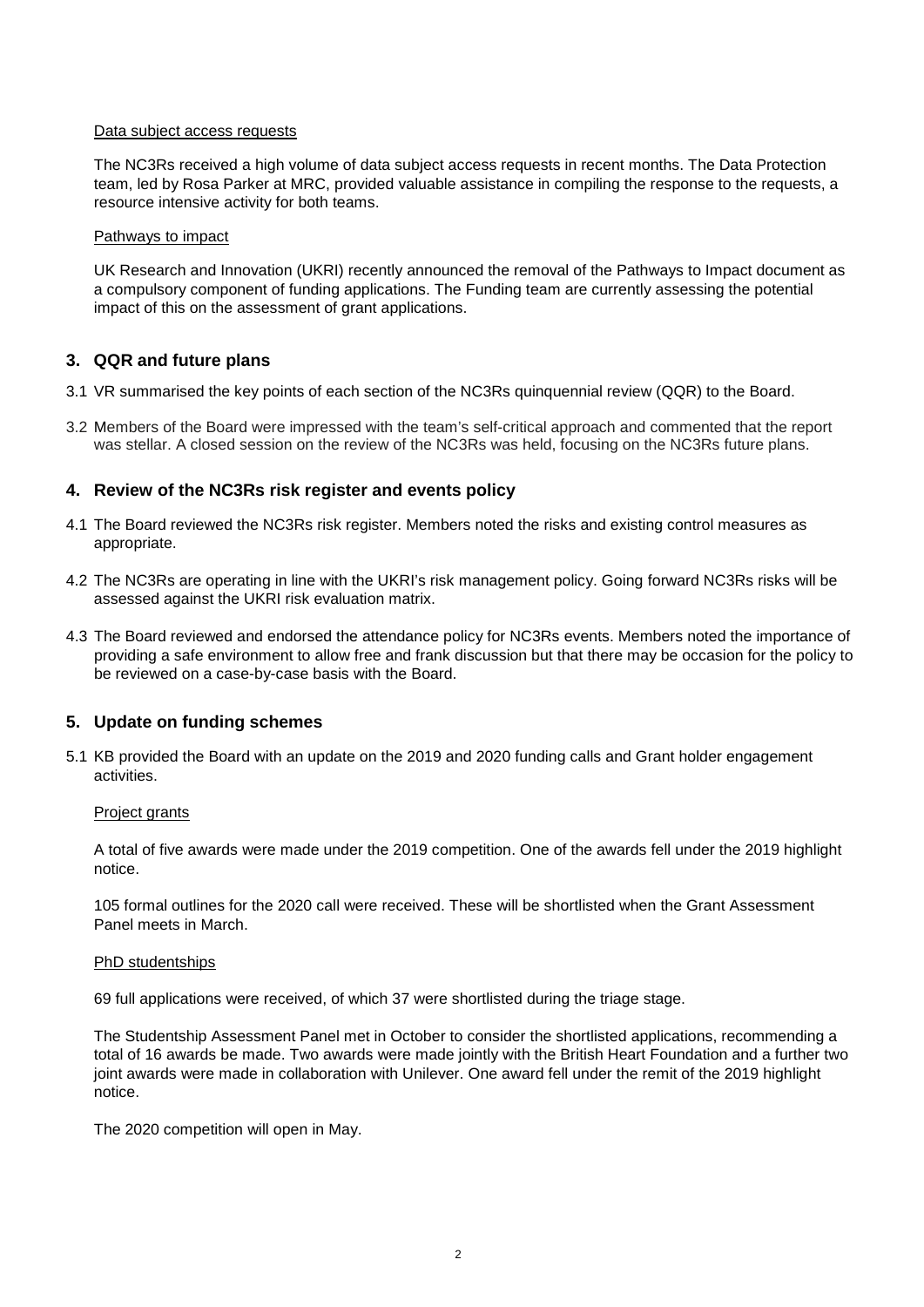The annual NC3Rs Summer School was held in Bristol in June 2019. As part of the NC3Rs regional collaborations, non-NC3Rs students based at the universities of Bath, Bristol, Cardiff and Exeter were also invited to attend. This year's Summer School will take place in London in July and will be attended by first year NC3Rs-funded PhD students and non-NC3Rs funded PhD students from the London universities supporting a Regional Programme Manager.

#### Training Fellowships

In November, the Training Fellowship Assessment Panel reviewed 13 applications and recommended four awards be made. The 2020 competition will open in July.

A two-day Fellows' meeting was held in June 2019. The meeting was attended by 12 NC3Rs Fellows and seven post-doctoral researchers employed on NC3Rs grants. The programme included a number of talks and workshops focusing on researcher development including commercialising research, experimental design, grant writing and skills for leading research teams.

The next Fellows' meeting will take place in June 2020, with plans to expand the programme to include additional leadership and resilience training for early career researchers.

#### Grant holder introductory meeting

Staff held an introductory meeting for 28 new Grant holders in September. The meeting provided Grant holders the opportunity to learn more about the NC3Rs and its expectations of its grant holders, as well as the chance to meet with the Funding team. The programme included talks from the staff and past Grant holders.

#### Skills and Knowledge transfer

15 informal outlines have been received for the 2020 call, ten of these have been invited to submit a full application.

Cancer Research UK (CRUK) continues to provide co-funding to support joint awards made under the scheme. Of the invited outlines, two fall under the remit of the joint CRUK/NC3Rs awards.

#### Grant holder visits

Since June 2019, the Funding team have undertaken 26 Grant holders visits to discuss progress and provide advice on the dissemination of 3Rs impacts. Board members participated in ten of these visits.

#### Researchfish

The 2019 researchfish® report has been published on the NC3Rs website. The report summarises the outputs and impacts reported by NC3Rs Grant holders during the 2019 researchfish® submission period. The 2020 submission period is now live.

#### NC3Rs Gateway

Four new article types have been introduced as part of the evolution of the Gateway. These include brief reports, data notes, software tool articles and registered reports. Staff continue to provide support to Grant holders during the article drafting process.

### **6. Update on CRACK IT**

- 6.1 AH provided new Board members with an overview of the CRACK IT programme, highlighting achievements to date and future plans for both Challenges and Solutions.
- 6.2 The CRACK IT Advisory Panel will meet in March to review Challenges for the 2020 competition.